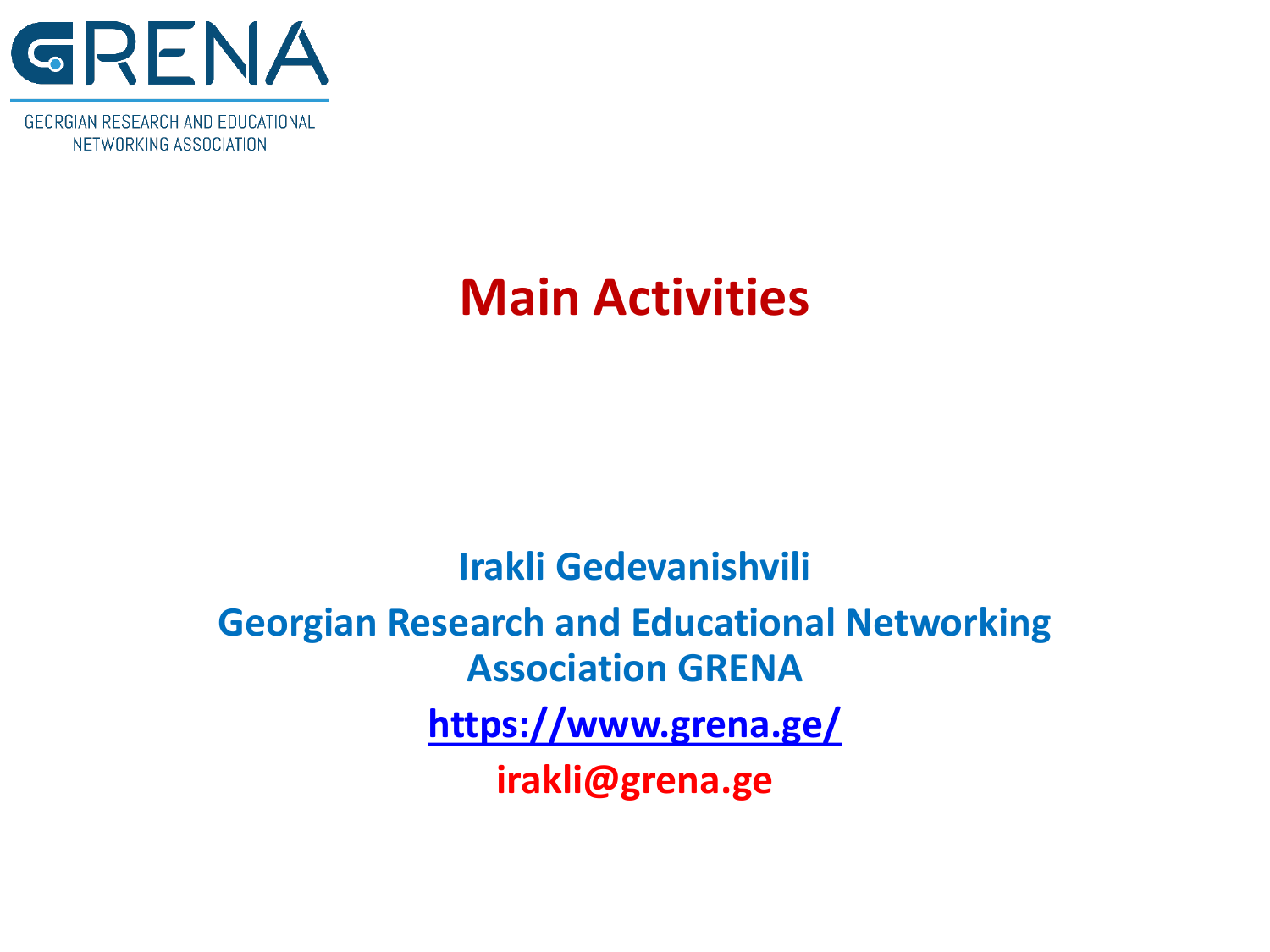

**About GRENA**

GEORGIAN RESEARCH AND EDUCATIONAL NETWORKING ASSOCIATION

Georgian Research and Educational Networking Association GRENA was founded in 1999

- **Georgian National Academy of Sciences**
- **Tbilisi State University**
- **Georgian Technical University**
- **Ilia State University**
- **Thilisi State Medical University**
- Agricultural University of Georgia
- o Open Society Georgia Foundation



01.04.2019, Viterbo, Italy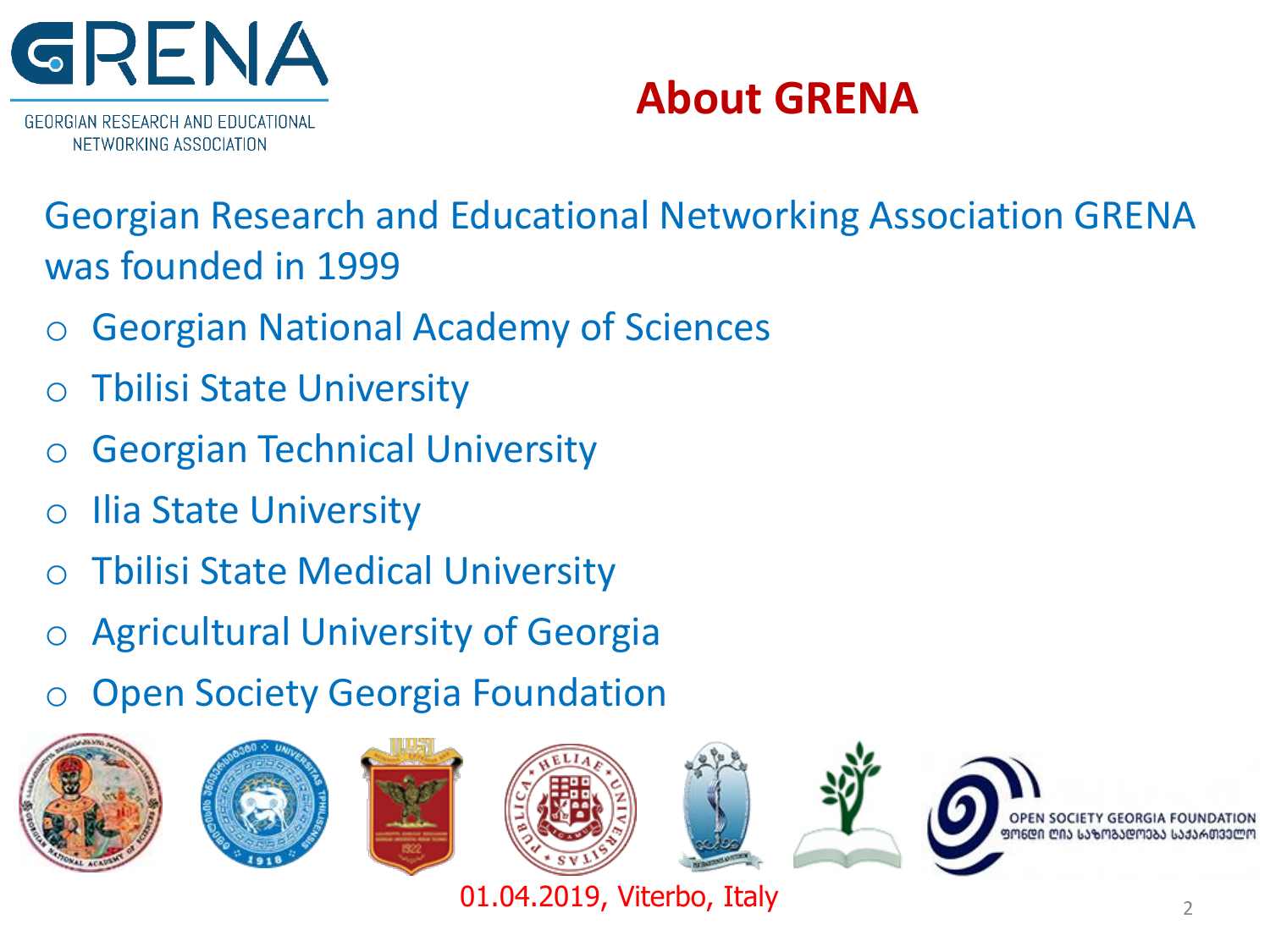

# **GRENA activities**

- o Providing Information Technology services to users and implementation of new, innovative services
- o Preparation and implementation of research and technology international and local projects
- o IT education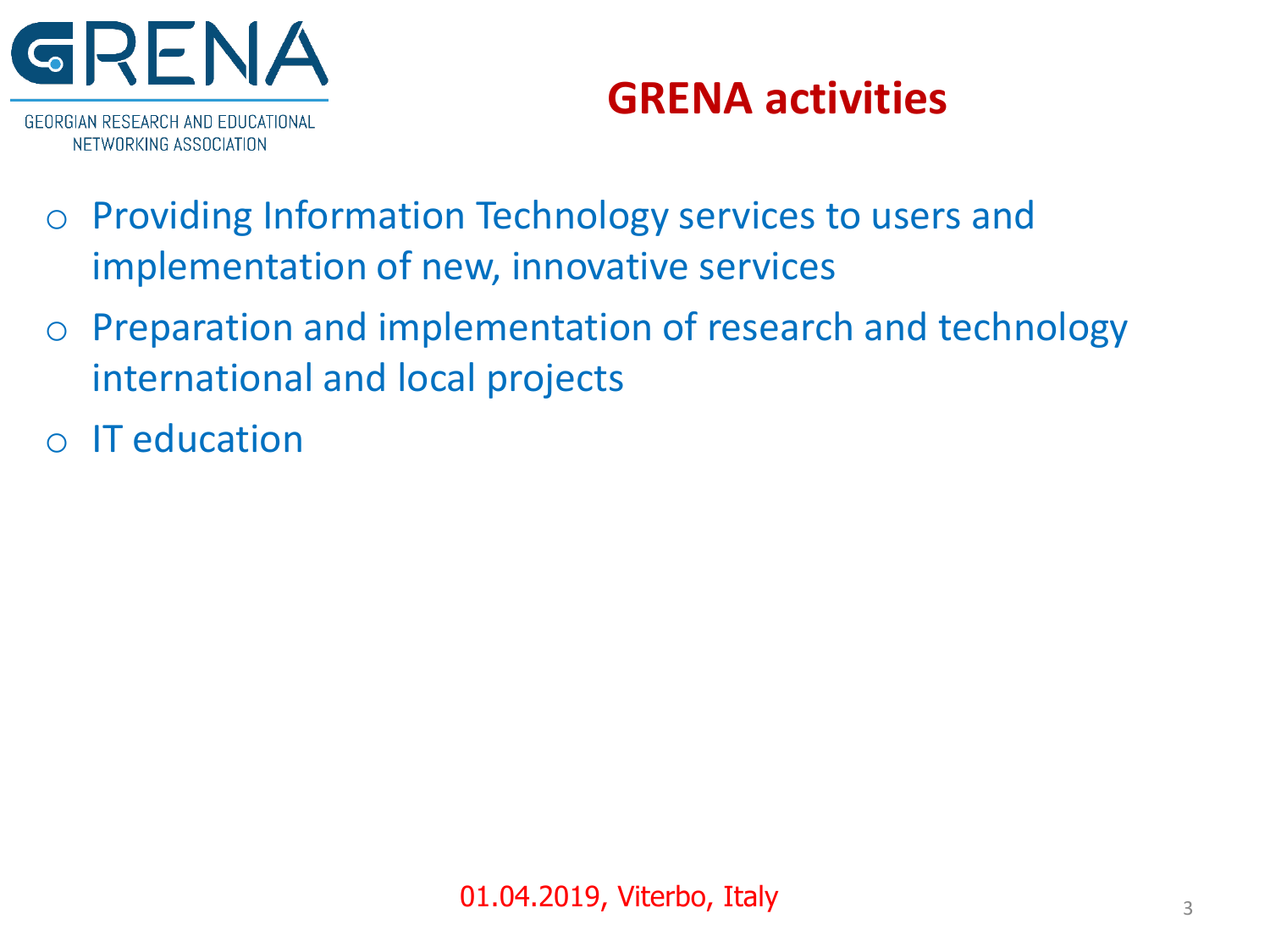

# **Network services**

- Internet connectivity (Level 3, Cogent, Caucasus Online backup)
- European research and education GÉANT connectivity
- eduroam education roaming
- o eduGAIN authentication and authorization
- o Computer Emergency Response Team CERT-GE (member of Trusted Introducer TI)
- o ge. and .გე country top-level domain registration
- Software licenses and subscriptions

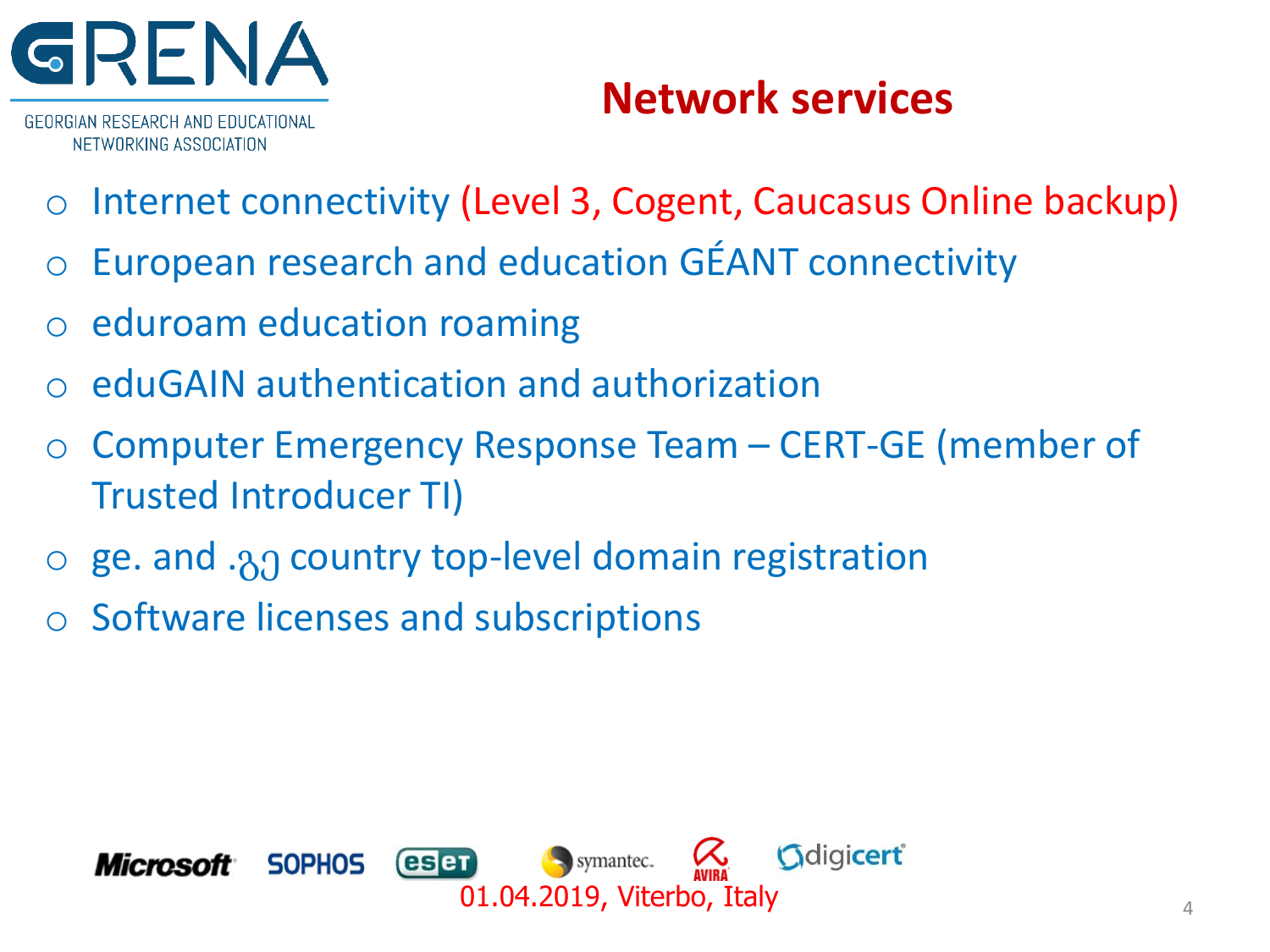# GRENA

GEORGIAN RESEARCH AND EDUCATIONAL NETWORKING ASSOCIATION

# **GRENA network in Tbilisi 47 organizations connected**



01.04.2019, Viterbo, Italy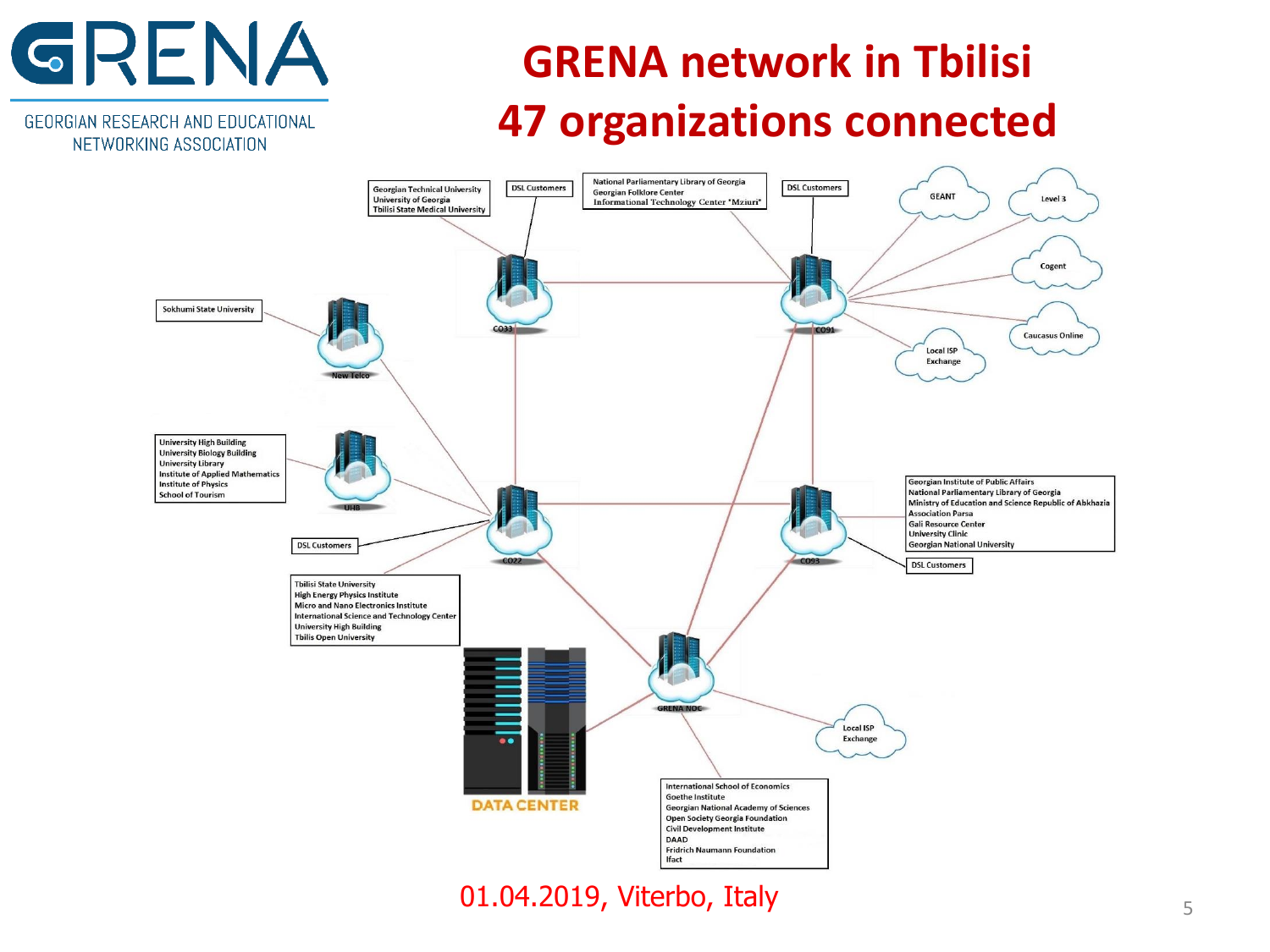

# **Cloud and VM resources**

GEORGIAN RESEARCH AND EDUCATIONAL NETWORKING ASSOCIATION

| <b>Status</b>  | Number of   CPU core<br><b>facilities</b> |     | <b>RAM TB</b> | <b>Storage TB</b> | <b>Digital</b><br><b>Certificates</b> |
|----------------|-------------------------------------------|-----|---------------|-------------------|---------------------------------------|
| <b>Current</b> |                                           | 328 | 3.4           | 245               | <b>CA</b>                             |
| 07.2019        |                                           | 444 | 7.0           | 745               | <b>CA</b>                             |

- [GE-01-GRENA](http://goc.grid.sinica.edu.tw/gstat/GE-01-GRENA/www.grena.ge) Grid site was established and included in European Grid Infrastructure since 2009
- o Certification Authority CA together with Tbilisi State University
- o Applications in weather forecast, climate modeling, DNA mutation, plasma physics, etc.
- $\circ$  Virtual Machines VM 112 organizations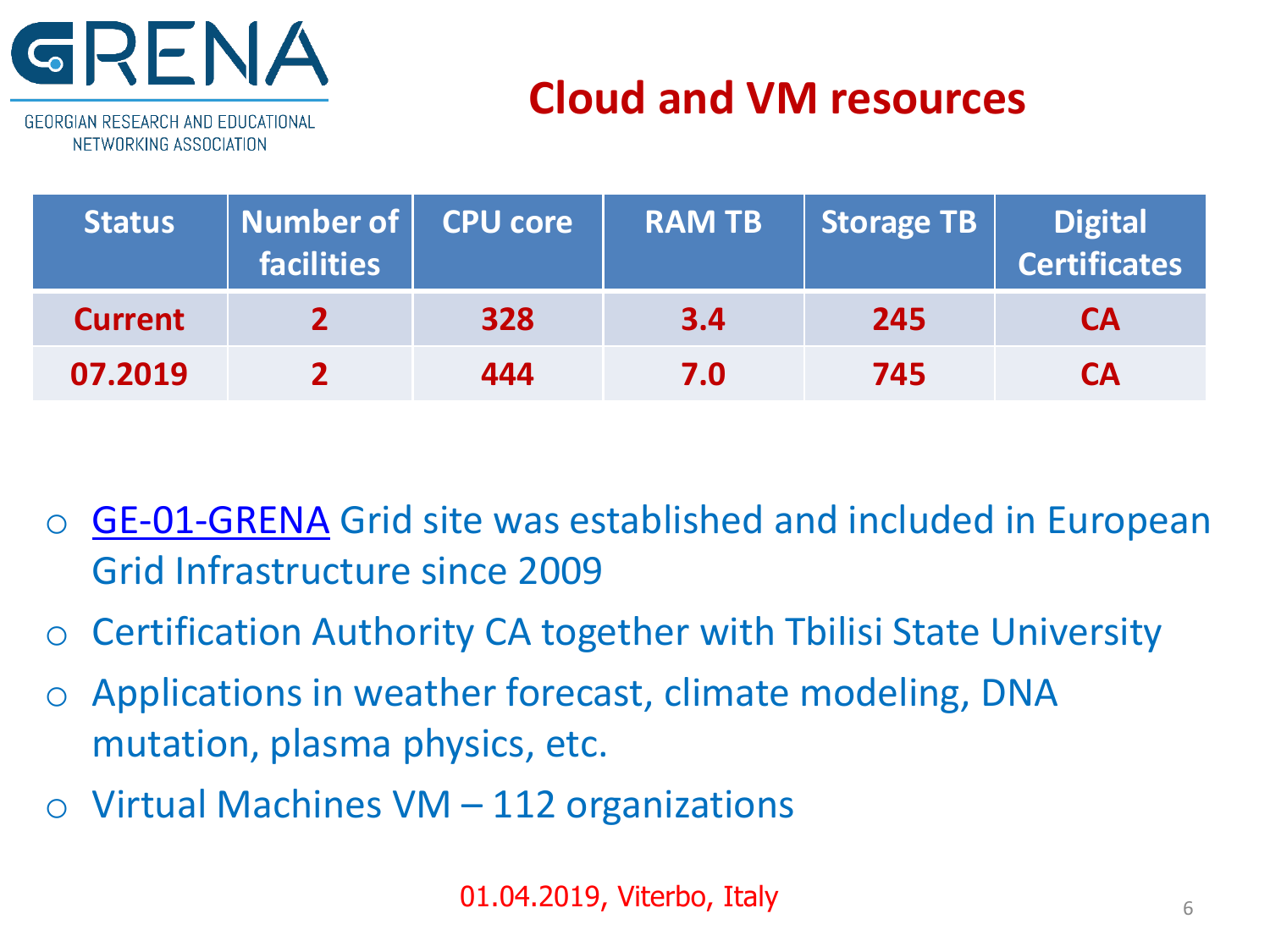

# **Current projects**



#### **EU: GN4-3 Research and Education Networking – GÉANT (39 partners)**

- reliable operation and further development of GÉANT network
- research in development of new and upgrade of existing services (e. g. Cloud, Cyber-security, Software Defined Networks, etc.)



#### **EU: EaPConnect (8 partners)**

- development of e-Infrastructure and services
- foster exchange of information between R&E communities in Eastern Partnership countries and Europe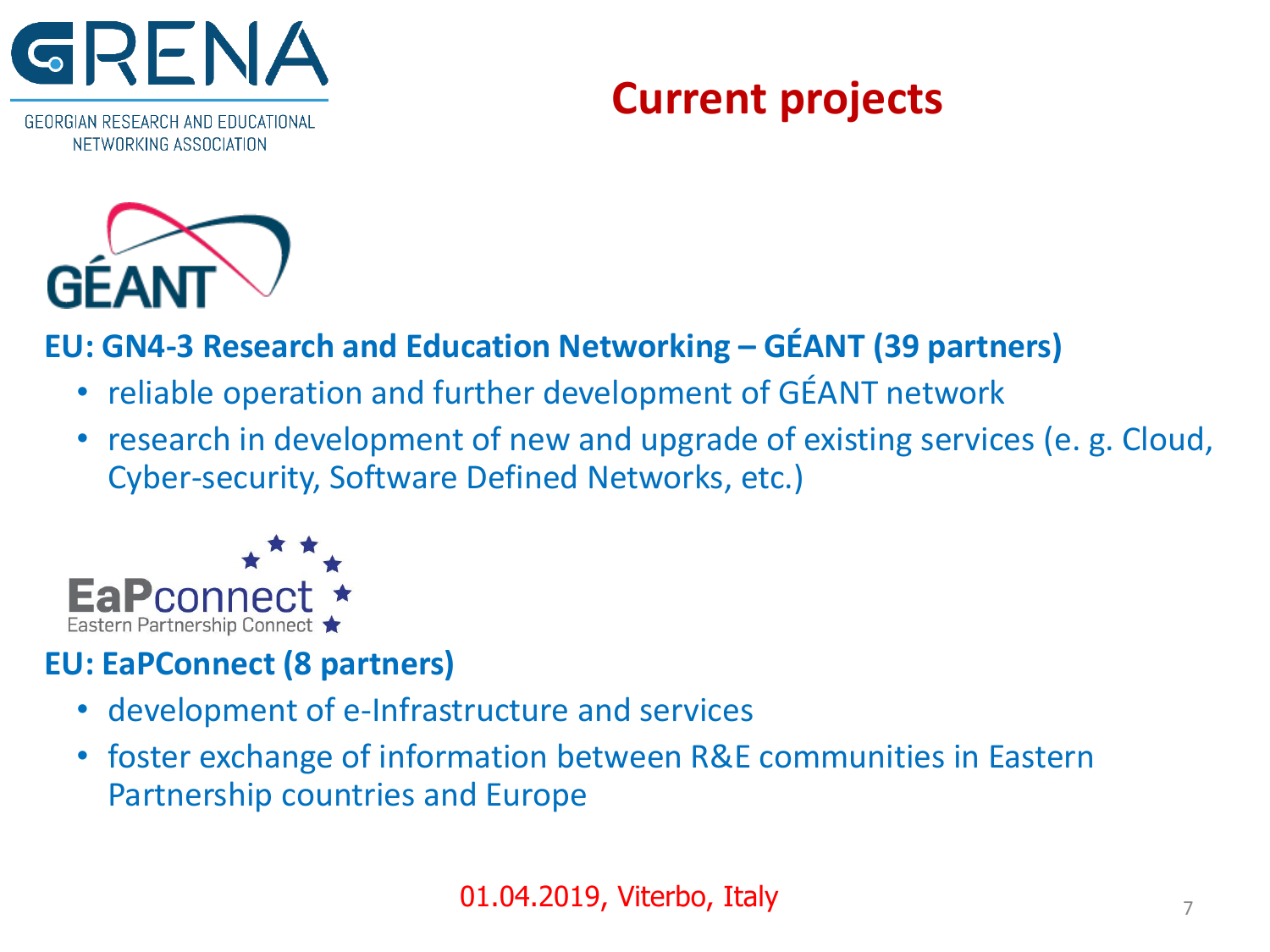

# **Current projects**



**EU ERASMUS+: Modernization of Environment Protection Studies Programmes for Armenia and Georgia - MENVIPRO (11 partners)**

• significantly improve the quality of MSc. studies in the field of environment protection in Armenia and Georgia based on the analysis of the technologyintensive best practice obtained in Europe



**SRNSF: Study of some climate characteristic parameters variability over the territory of Georgia based on regional climate prediction modeling ensemble system (2 partners)**

01.04.2019, Viterbo, Italy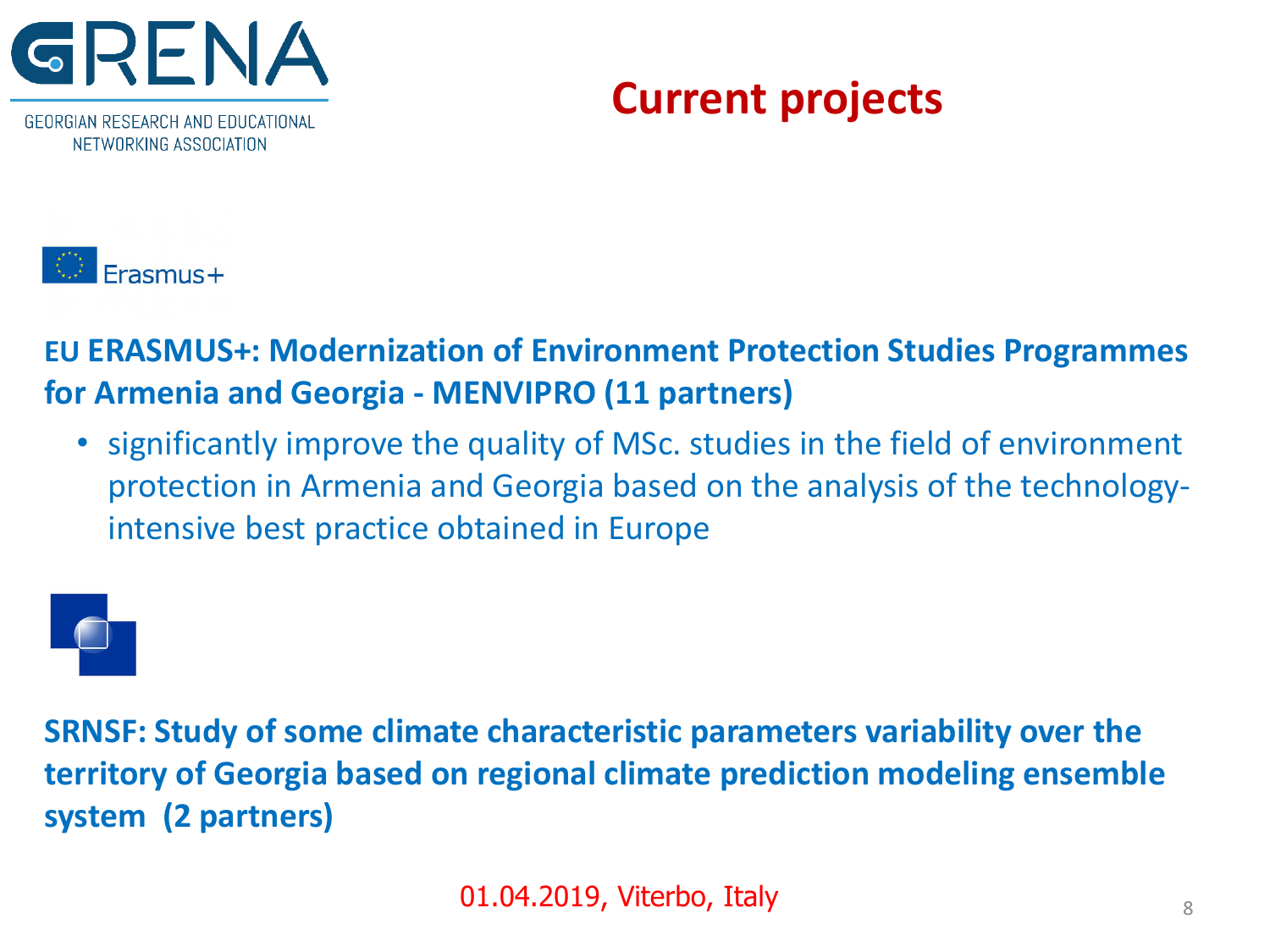

# **Current projects**



#### **EU: National Initiatives for Open Science in Europe - NI4OS-Europe (22 partners)**

• provide technical and policy support in integration of the existing and future service providers into EOSC, including generic services (compute, data storage, data management), thematic services, repositories and data sets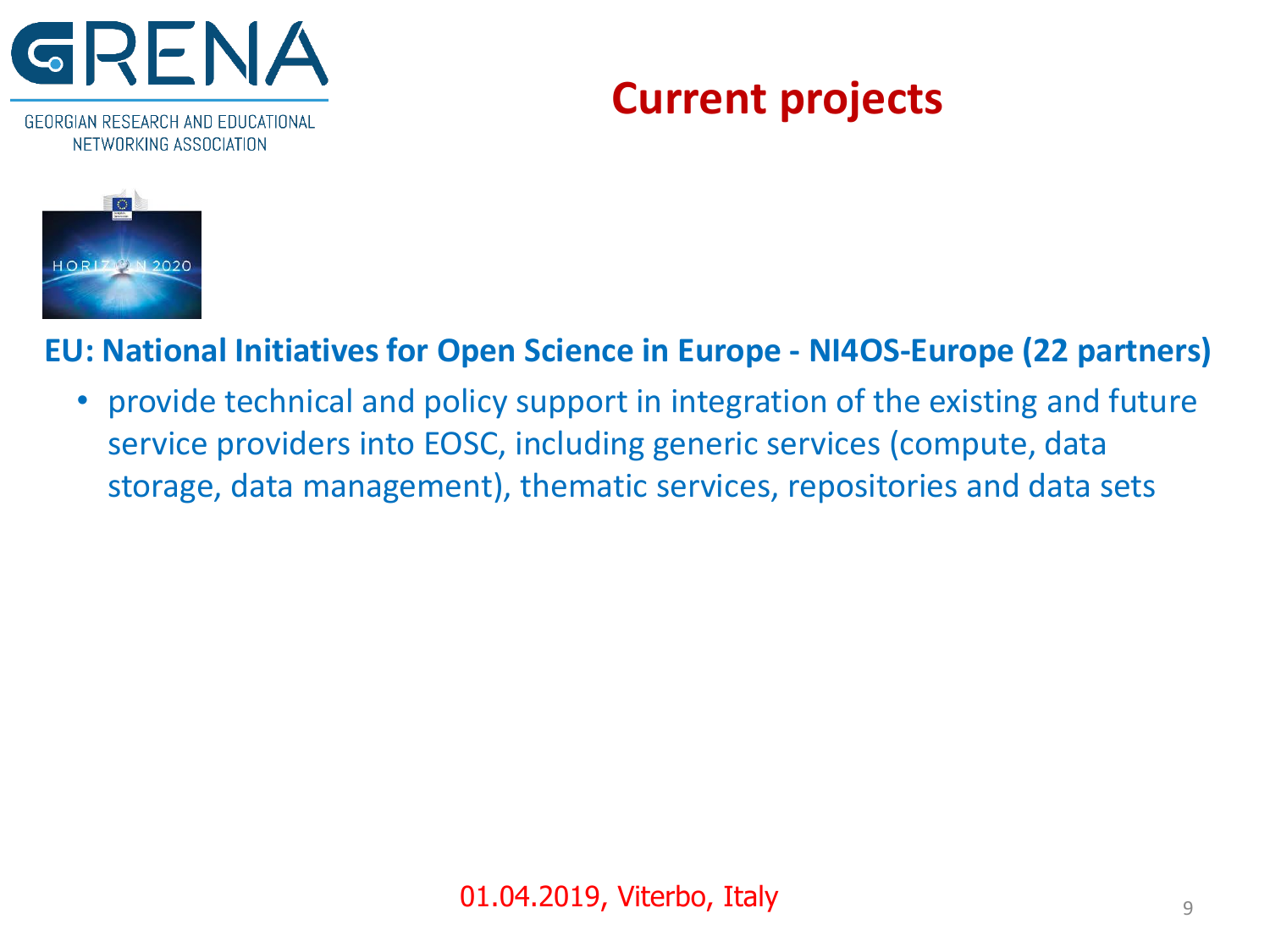

# **Education program**

- **Cisco Networking Academy**
- Linux Professional Institute Academic Partner
- Juniper Networks Academic Alliance Member
- Oracle and SQL courses
- o e-Learning center based on Moodle, Math-Bridge and cyber exercises portal
- Partner of Pearson VUE for student's certification







#### **EDUCATION SERVICES**

ACADEMIC ALLIANCE



**01.04.2019, Viterbo, Italy 1001.04.2019, Viterbo, Italy**